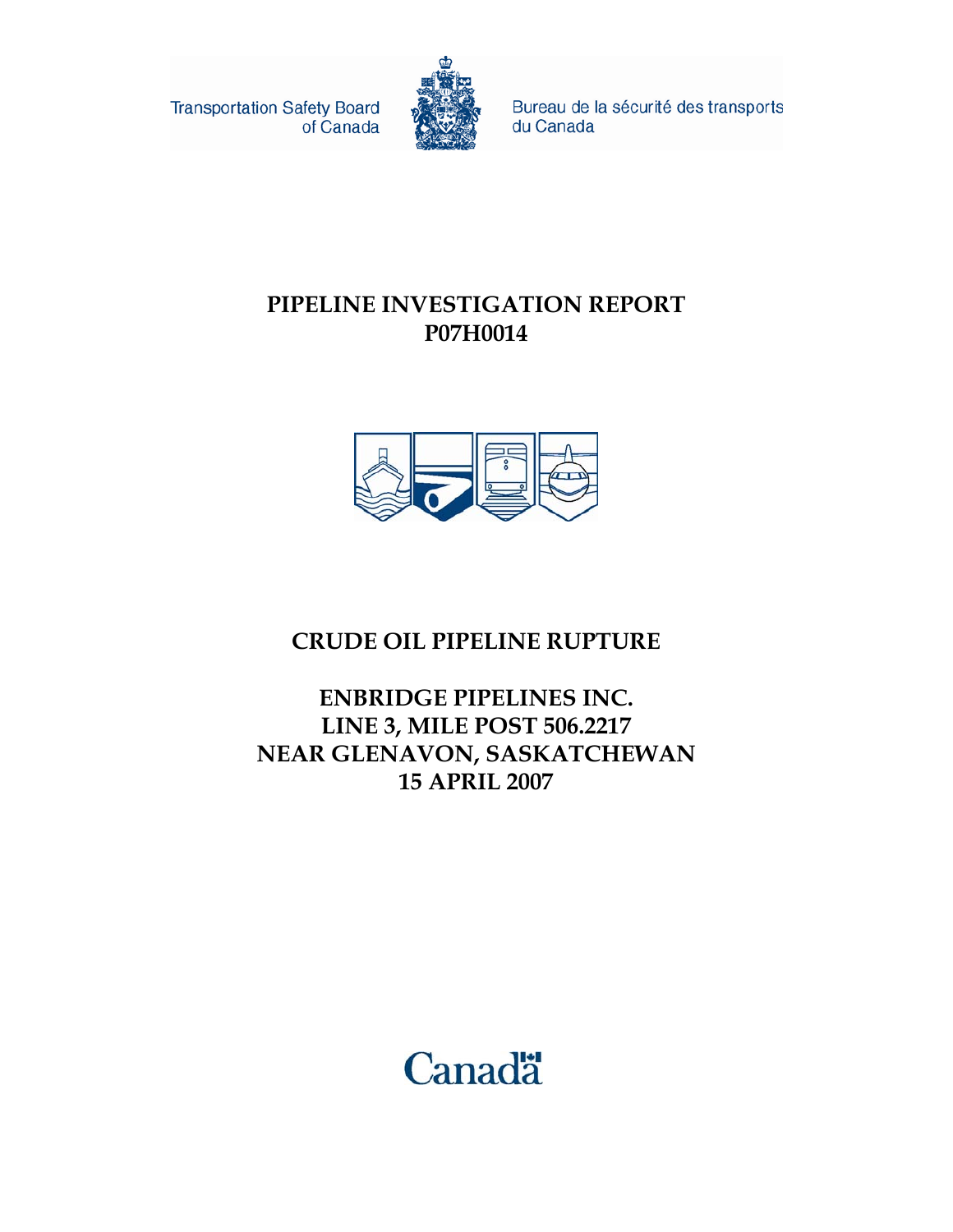The Transportation Safety Board of Canada (TSB) investigated this occurrence for the purpose of advancing transportation safety. It is not the function of the Board to assign fault or determine civil or criminal liability.

## Pipeline Investigation Report

## Crude Oil Pipeline Rupture

Enbridge Pipelines Inc. Line 3, Mile Post 506.2217 Near Glenavon, Saskatchewan 15 April 2007

Report Number P07H0014

### *Summary*

At 1818 mountain standard time on 15 April 2007, a rupture occurred on the Enbridge Pipelines' 864-millimetre outside diameter Line 3 at Mile Post 506.2217 downstream of the Glenavon pump station near Glenavon, Saskatchewan. The rupture occurred in a wetland area of farmland. Approximately 990 cubic metres of crude oil were released, of which approximately 912 cubic metres were recovered. There were no injuries.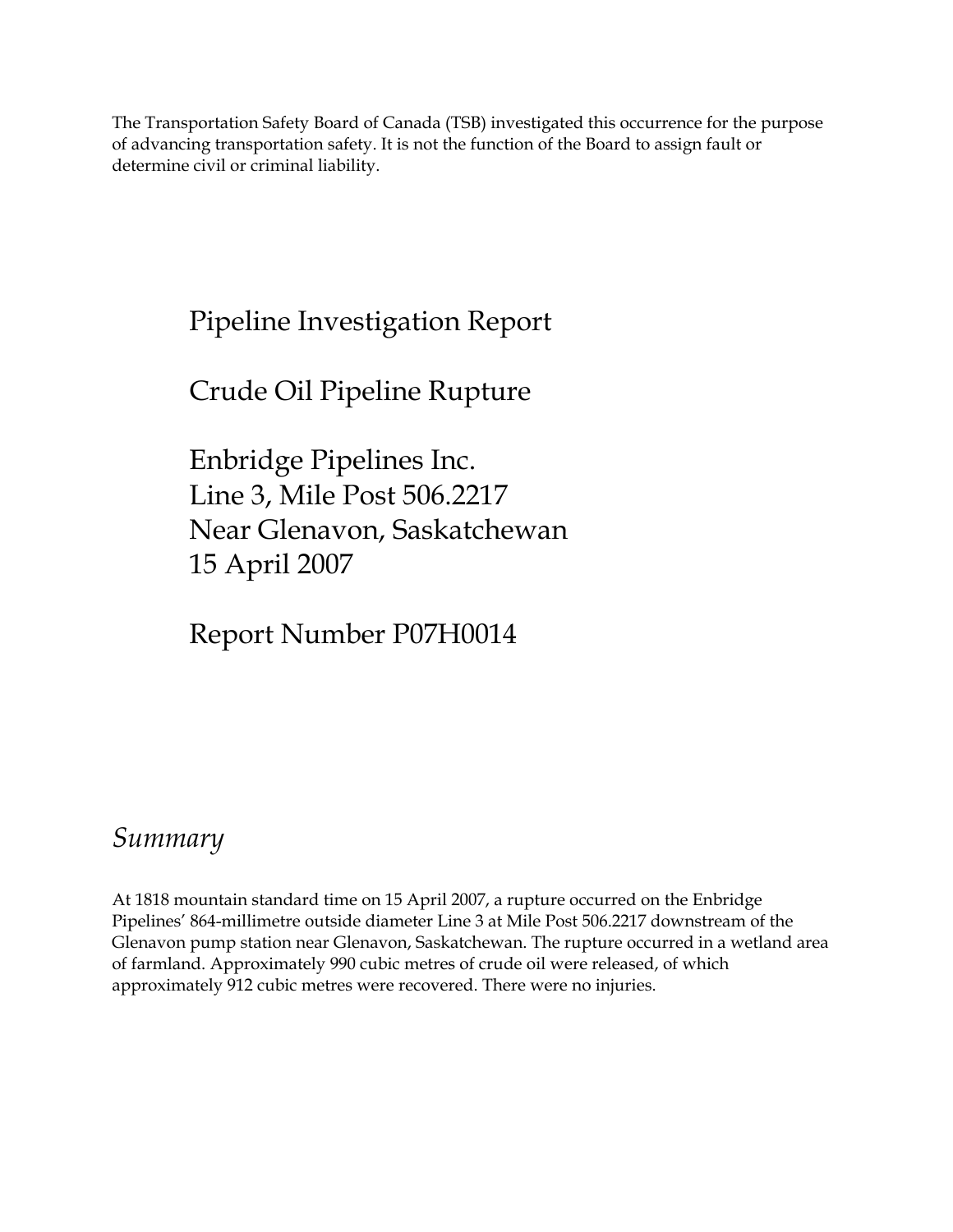### *Other Factual Information*

At 1818 mountain standard time <sup>1</sup>, the control centre operator in Edmonton, Alberta controlling Line 3 noticed a sudden pressure drop at the Glenavon pump station and immediately initiated line shut-down procedures. By 1821, all pump units upstream of the station had been stopped. By 1824, sectionalizing valves both upstream and downstream of the station were confirmed closed.

At approximately 2055, field personnel conducting a search downstream of the Glenavon pump station confirmed the location of the leak. The site was then secured by Enbridge personnel and oil containment and recovery operations began.

On 18 April 2007, approximately 16 metres of pipe from Line 3 were replaced. The replacement included the failed joint of pipe as well as short sections of the adjacent upstream and downstream joints. When Line 3 was returned to service on 18 April 2007 at 1740 MST, Enbridge voluntarily implemented an 80 per cent pressure restriction on the discharge pressures at Regina, Odessa, Glenavon, and Langbank pump stations.

The failed joint of pipe was sent to the Acuren Group Inc. (Acuren) laboratory in Edmonton for metallurgical analysis. Acuren determined that a shallow corrosion groove with a depth of less than 0.4 millimetres (mm) (5 per cent of the pipe wall thickness) had occurred along the top toe of the longitudinal weld and that cracking had initiated at this groove and propagated by fatigue in a flat manner through the pipe. The longitudinal weld had been oriented at the nine-thirty o'clock position. A dark region on the fracture surface contained corrosion products and extended for approximately 640 mm along the toe of the longitudinal weld with a depth of generally less than 1.5 mm (20 per cent of the nominal pipe wall thickness). A 40-mm section of this dark region, however, extended to a depth of approximately 2.84 mm (40 per cent of the nominal pipe wall thickness). Acuren found no indication of pipe material or manufacturing flaws that would have contributed to crack initiation or growth. TSB Engineering staff was present at Acuren's laboratory and found that the nature of the work performed and methodologies were consistent with good failure analysis practice (TSB Engineering Report LP 037/2007).

Line 3 consists of 1242 kilometres (km) of 864-mm diameter pipe and transports batches of crude oil of varying viscosities. As a result, the pipeline experiences cyclic pressure fluctuations due to batch operations. Prior to November 2005, the maximum operating pressure at Glenavon pump station for a typical one-month period was approximately 2758 kilopascals (kPa). From November 2005 until the time of the rupture, the maximum operating pressure for a typical one-month period was approximately 4137 kPa.

The section of Line 3 in which the rupture occurred was pipe Grade 359 and had an outside diameter of 863.6 mm and a nominal wall thickness of 7.1 mm. It was manufactured by Stelco using the double submerged arc welding (DSAW) process, according to the 1967 edition of the API5LX52 pipe standard, and had been installed in 1968. It was hydrostatically tested at

All times are mountain standard time (Coordinated Universal Time [UTC] minus seven hours).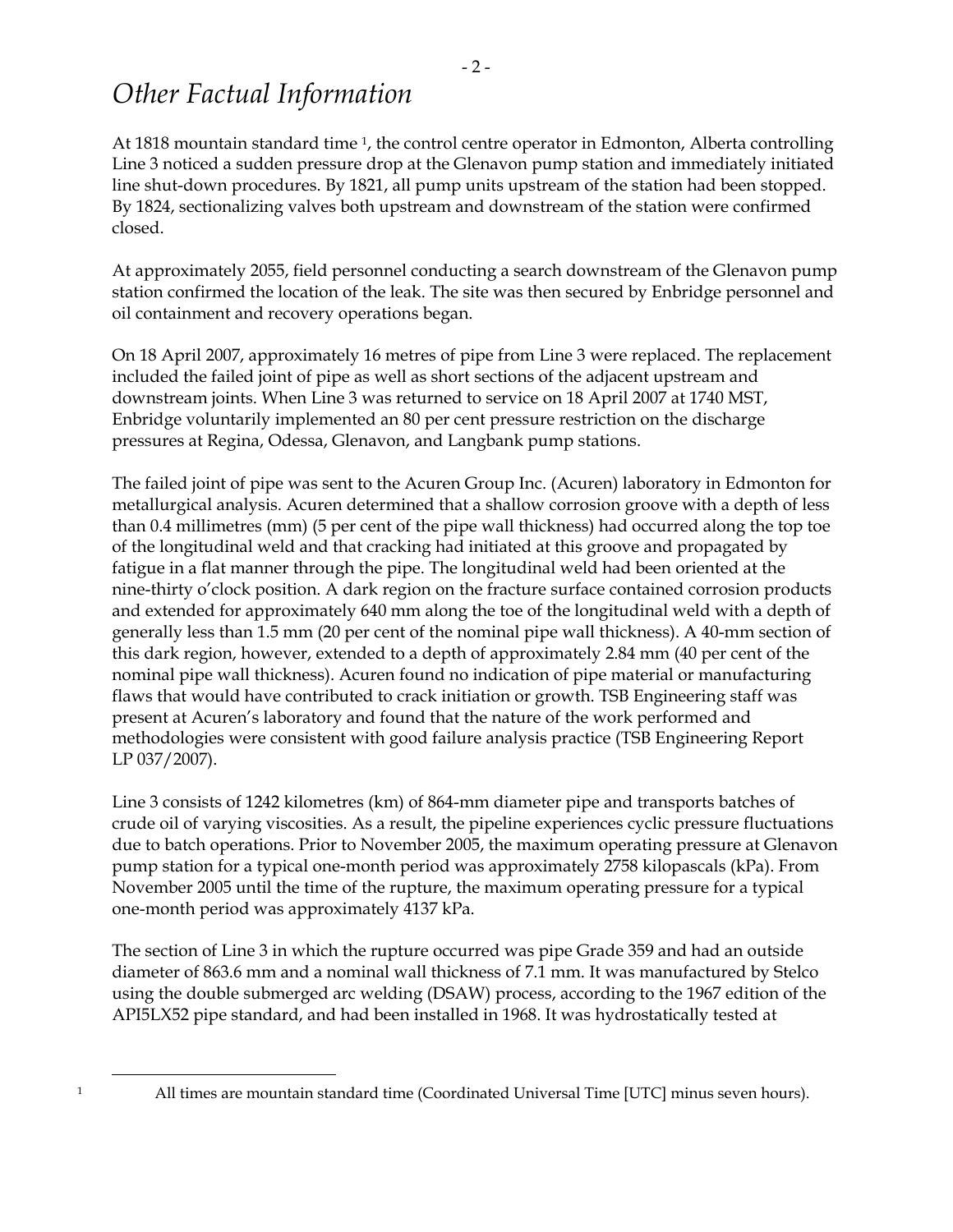that time to a minimum test pressure of 5619 kPa for a maximum operating pressure (MOP) of 4495 kPa. At the time of installation, the pipe was coated with spiral-wrapped polyethylene tape, which had a tendency to tent over the cap of the longitudinal seam.

Between 1974 and 1979, five ruptures occurred due to pipe-related manufacturing defects. Two of the ruptures occurred downstream of the Edmonton terminal and three occurred downstream of the Strome pump station. Because these five failures occurred in pipe from the same pipe order (Canadian Phoenix DSAW pipe), Enbridge replaced all Canadian Phoenix DSAW pipe between 1979 and 1985 with IPSCO Inc. DSAW pipe.

In response to a rupture due to corrosion fatigue on Line 3 at Mile Post 549.5 in September 1989, Enbridge committed financial support to the development of an elastic wave tool – an internal inspection device designed to locate and size longitudinal planar defects, such as fatigue cracking, in the vicinity of the longitudinal weld. By 1996, Enbridge had internally inspected most of Line 3 between Regina and Cromer using the elastic wave tool.

Following three ruptures on Line 3 over an eight-month period, the National Energy Board (NEB) issued a directive to Enbridge in March 1996. In response, Enbridge prepared an operational reliability assessment of Line 3 between Edmonton and Gretna and implemented an action plan to address the integrity of the line. The action plan included a hydrostatic test of the line between Odessa and Cromer pump stations, operating pressure reductions, and in-line inspections (ILI) for cracking and narrow axial external corrosion.

Hydrostatic tests conducted in September 1996 consisted of a four-hour strength test followed by a four-hour leak test using water as the test medium for each of the eight sections tested. There were no leaks or ruptures during the hydrostatic tests. The section of pipe that ruptured in April 2007 was included in one of the eight test sections. In October 1996, the NEB approved a maximum operating pressure of 4596 kPa for that section of Line 3.

Over the years, Enbridge has developed a crack management component within its integrity management program to deal with the susceptibility of Line 3 to cracking. Enbridge's crack management plan is aimed at minimizing the possibility of failure due to fatigue cracking of longitudinal weld anomalies and stress corrosion cracking. Monitoring and mitigation strategies include determining the susceptibility to cracking, conducting crack inspections, conducting engineering analyses to estimate remaining life, and determining re-inspection intervals. Crack inspections consist of periodic ILI using a crack detection tool and field digs, both to verify ILI results and to repair injurious anomalies. The program is designed to locate anomalies and to repair those that would affect the safe operation of the line.

In July 1999, Enbridge inspected the Regina-to-Cromer section of Line 3 with an in-line ultrasonic crack detection tool. Enbridge incorporated the results of this ILI into a repair and recoating program. As part of this program, the joint of pipe that failed in April 2007 was excavated in February 2002 and non-destructively tested using magnetic particle and ultrasonic examinations to detect and size cracks along the longitudinal weld. Four anomalies, including the one that failed in April 2007, had been identified on this joint of pipe in the dig information package provided to the field technicians. In 1999, the anomaly that failed was sized at less than 12 per cent in depth and was not identified as requiring immediate attention. However, during the analysis of the ILI data, information from only two of the three ultrasonic crack detection

- 3 -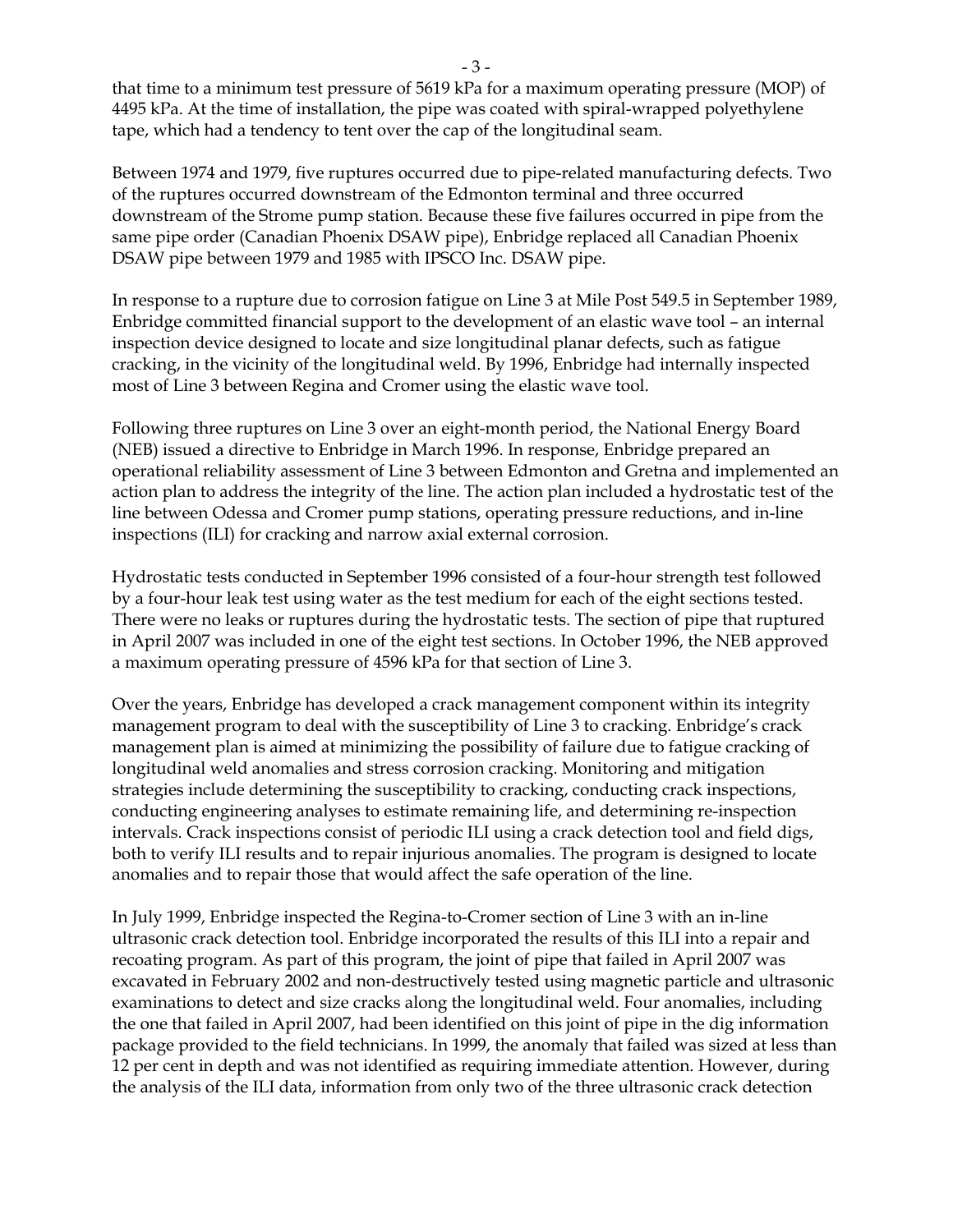tool sensors had been used to estimate crack depth. In 2007 following the rupture, the 1999 ILI data was re-analyzed using information from all three sensors. The revised estimated crack depth was 12 to 25 per cent of nominal wall thickness, which would have been flagged for excavation.

Of the four anomalies identified as part of the dig package, only one was noted on the subsequent field report. It was identified as a crack, was removed by grinding, and was then sleeved. The three other anomalies mentioned in the dig information package, including the anomaly that failed in April 2007, were not identified on the field report as having been located or sized.

The other linear indication noted on the field report had not been identified on the ILI report but was located and measured during the non-destructive examination (NDE) of the pipe in the field. It was measured as being 0.4 mm deep, was removed by grinding, and required no further repair. Two other repair sleeves were installed on this joint of pipe in February 2002 to cover areas where cracks had been identified by the 1999 ILI and had been removed by grinding; one sleeve extended over the upstream girth weld and the other sleeve extended over the downstream girth weld.

During the field NDE, the weld cap had been removed from the pipe in the vicinity of the anomalies that were removed by grinding or sleeved, but nowhere else on the pipe joint. Instructions given to the NDE contractor's field personnel were to conduct a magnetic particle inspection of all the longitudinal and girth welds and to specifically look for indications from the ILI tool. Although Enbridge had no written instructions for dealing with false positives, those identified by the ILI tool but not located in the field, it provided verbal instructions to contact Enbridge if indications identified in the dig package could not be found. Following the repairs, the line was recoated with a field-applied epoxy coating and backfilled.

In November 2005, Enbridge made a decision to swap oil streams between Lines 2 and 3. This change in operations resulted in an increase in the total number of pressure cycles as well as an increase in pressure on Line 3 from a maximum of approximately 2758 kPa to a maximum of approximately 4137 kPa. The maximum pressure was below the MOP of 4596 kPa that was approved following the 1996 hydrostatic re-tests. The change in operations resulted in more aggressive pressure fluctuations that Enbridge determined through a fatigue analysis would decrease service life due to an increase in crack growth rates. The analysis indicated that the service life would still be acceptable.

Enbridge established fatigue crack growth rates using fracture mechanics for time-dependent crack growth mechanisms and the analysis procedures of British Standards (BS) BS 7910, the British Standards Institution, titled "Guide on methods for assessing the acceptability of flaws in metallic structures". Inputs to the fatigue model included an initial flaw size, pressure loading, and fatigue crack growth parameters that depend on pipe material and applied conditions including environment and cyclic frequency.

An ILI using an ultrasonic crack detection tool was again conducted on Line 3 from Regina to Cromer in July 2006. The anomaly that failed in April 2007 was not identified as requiring immediate repair since its depth was in the 12.5 to 25 per cent range and its estimated failure pressure was greater than the hydrostatic test pressure. Enbridge received the 2006 inspection report in the fall 2006 but the field activities both for repair and verification purposes had not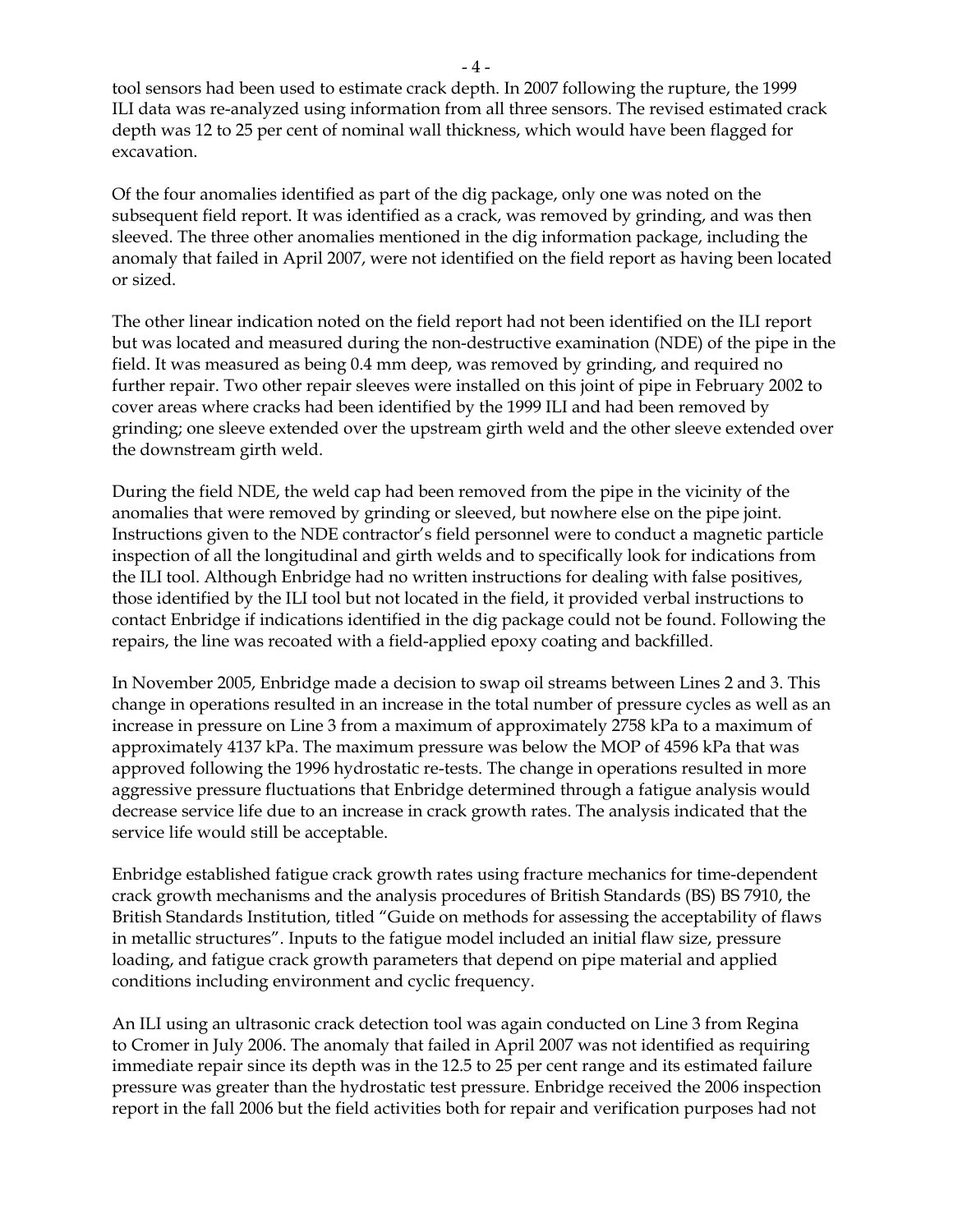yet begun at the time of the 2007 rupture. The verification procedure used by Enbridge was to compare ILI estimated crack sizes, and associated calculated failure pressures, with results obtained in the field by non-destructive ultrasonic inspection or crack grinding, or a combination of the two. Enbridge considers field and ILI data to be sufficiently accurate if the data falls within an error band of plus or minus 10 per cent. Based on 51 features that have been field-assessed to date resulting from the 2006 ILI data, Enbridge has found that the failure pressure ratios calculated from the 2006 ILI results for the Glenavon-to-Cromer section of Line 3 have a 7 per cent non-conservative bias which was not known at the time of the rupture.

## *Analysis*

At the time of construction, the polyethylene tape coating tented over the longitudinal weld, allowing a corrosive environment to contact the pipe wall under the tented coating. When tenting occurs, the polyethylene tape coating shields the pipe from the effects of the cathodic protection system and corrosion can occur. In this case, a narrow corrosion groove formed immediately adjacent to the longitudinal weld under the tented coating.

The corrosion groove provided a stress concentrator, allowing a fatigue crack to initiate due to the pressure cycling associated with normal pipeline operations. Although the epoxy coating applied in the field in February 2002 prevented further corrosion of the crack face, the crack continued to grow by fatigue as a result of continued pressure cycling due to normal pipeline operations.

The extent of corrosion on the crack face provided a measure of crack propagation from the time of crack initiation until the pipe was recoated in 2002. At the time of recoating, a 20-millimetre section of the crack had exceeded 40 per cent of the nominal pipe wall, well in excess of the depth estimated both during the initial analysis and the re-analysis of the 1999 in-line inspection (ILI) data. The re-analysis of the 1999 ILI data shows the extent to which the estimation of crack depth depends on using information from all possible sensors.

During the 2002 field investigation of the ILI indications, magnetic particle examination was used. Magnetic particles can collect in the valley formed between the weld cap and the pipe body. Therefore, at the time of the 2002 field non-destructive examination, it may have been determined that some of the indications from the magnetic particle inspection were a collection of magnetic particles in this valley. Those indications may then have been considered non-injurious weld anomalies. Only by removing this weld cap could it be determined whether or not an indication from a magnetic particle inspection was the result of pooling or indicative of cracking and therefore requiring further testing.

The accuracy of the predictions of the crack growth model depends on the accuracy of the input parameters, including initial crack size. If any of these parameters have been underestimated, actual crack growth rates will exceed predicted values. When the pressure spectrum became more aggressive in November 2005, the input values to the crack growth model did not accurately reflect the uncertainties in measured values and predicted growth was less than actual growth.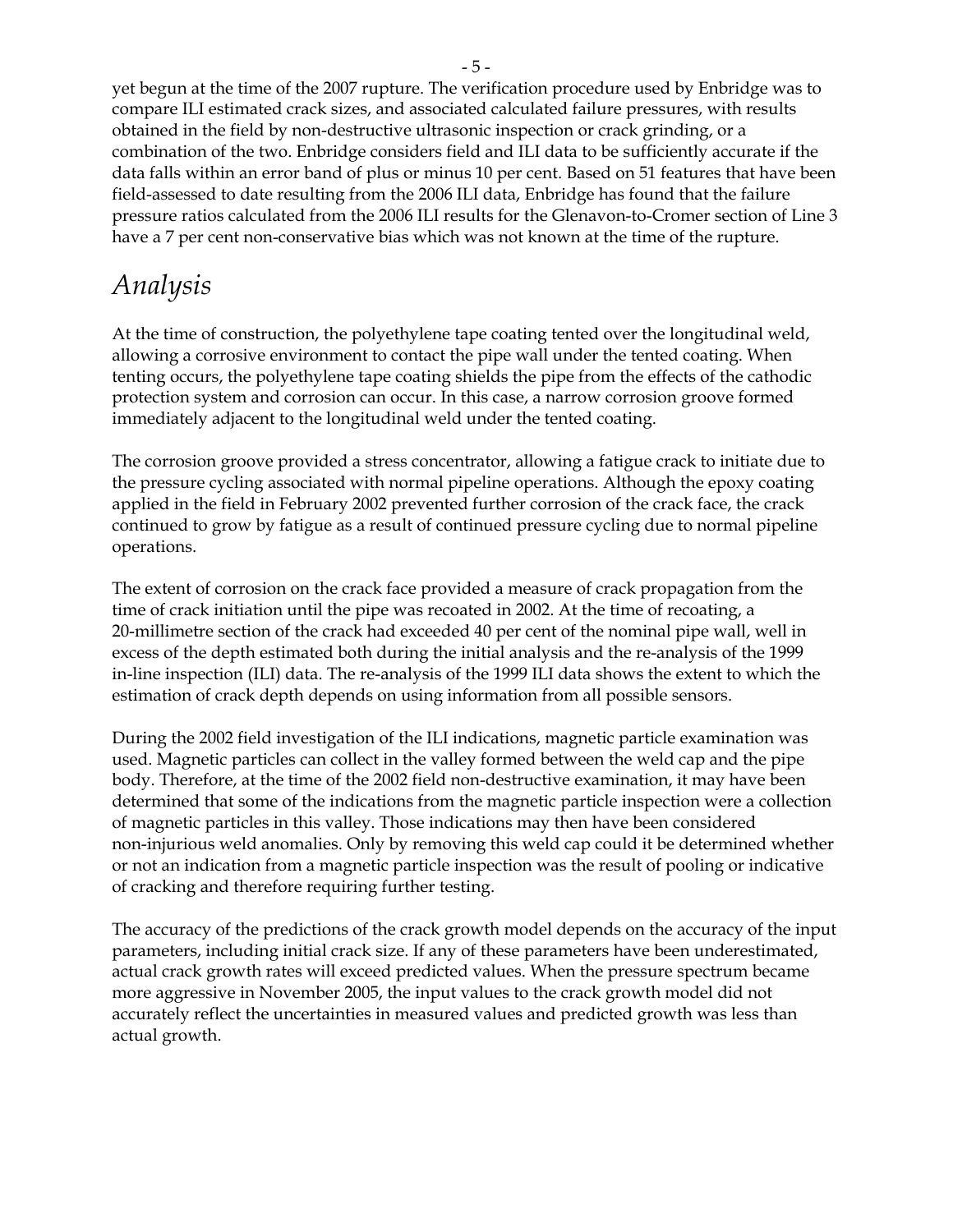The analysis of the 2006 ILI data resulted in the underestimation of the depth of the deepest section of the crack. In addition, there was a non-conservative bias in the failure pressure ratios that had been calculated from the 2006 ILI data. This bias was only evident following field verification of the ILI data and was not known at the time of the rupture.

Enbridge has recognized that Line 3 is susceptible to cracking. Through its crack management program, the company has made significant efforts to ensure that injurious anomalies are detected, evaluated, and repaired. Enbridge has recognized that there is a degree of uncertainty in ILI crack detection tool measurements and has relied on field verification digs to ensure that tool measurements are within an acceptable error band. However, as a result of the February 2002 field inspection, it is apparent that a degree of uncertainty can exist during the non-destructive examination of the pipe in the field.

# *Findings as to Causes and Contributing Factors*

- 1. The original polyethylene tape coating tented over the longitudinal weld and allowed a corrosive environment to contact the pipe surface immediately adjacent to the weld, resulting in the formation of a shallow corrosion groove along the toe of the weld.
- 2. At some point after the formation of the shallow corrosion groove, a fatigue crack initiated at the corrosion groove as a result of the stress intensity imposed on the pipe by the cyclic stresses resulting from normal pipeline operations.
- 3. The cyclic stresses due to operating pressures allowed the fatigue crack to propagate until the pipe wall was unable to support those pressures and ruptured.
- 4. During the field inspection in February 2002, the weld cap on the longitudinal weld may have masked the identification of the severity of the fatigue crack.
- 5. Although Enbridge recalculated the crack growth rate to reflect the more aggressive pressure regime which began in November 2005, the input parameters used by Enbridge during that analysis did not accurately reflect the actual crack growth rate.
- 6. The analysis of the 2006 in-line inspection data resulted in the underestimation of the depth of the deepest section of the fatigue crack.

### *Findings as to Risk*

- 1. Information from only two of three ultrasonic crack detection tool sensors was used in the evaluation of crack depth in the 1999 in-line inspection, resulting in the underestimation of the depth of the fatigue crack.
- 2. The 2006 in-line inspection data showed a non-conservative bias in the failure pressure ratios which affected the identification of potentially injurious anomalies, but was only evident once sufficient information had been provided through the 2007 dig program.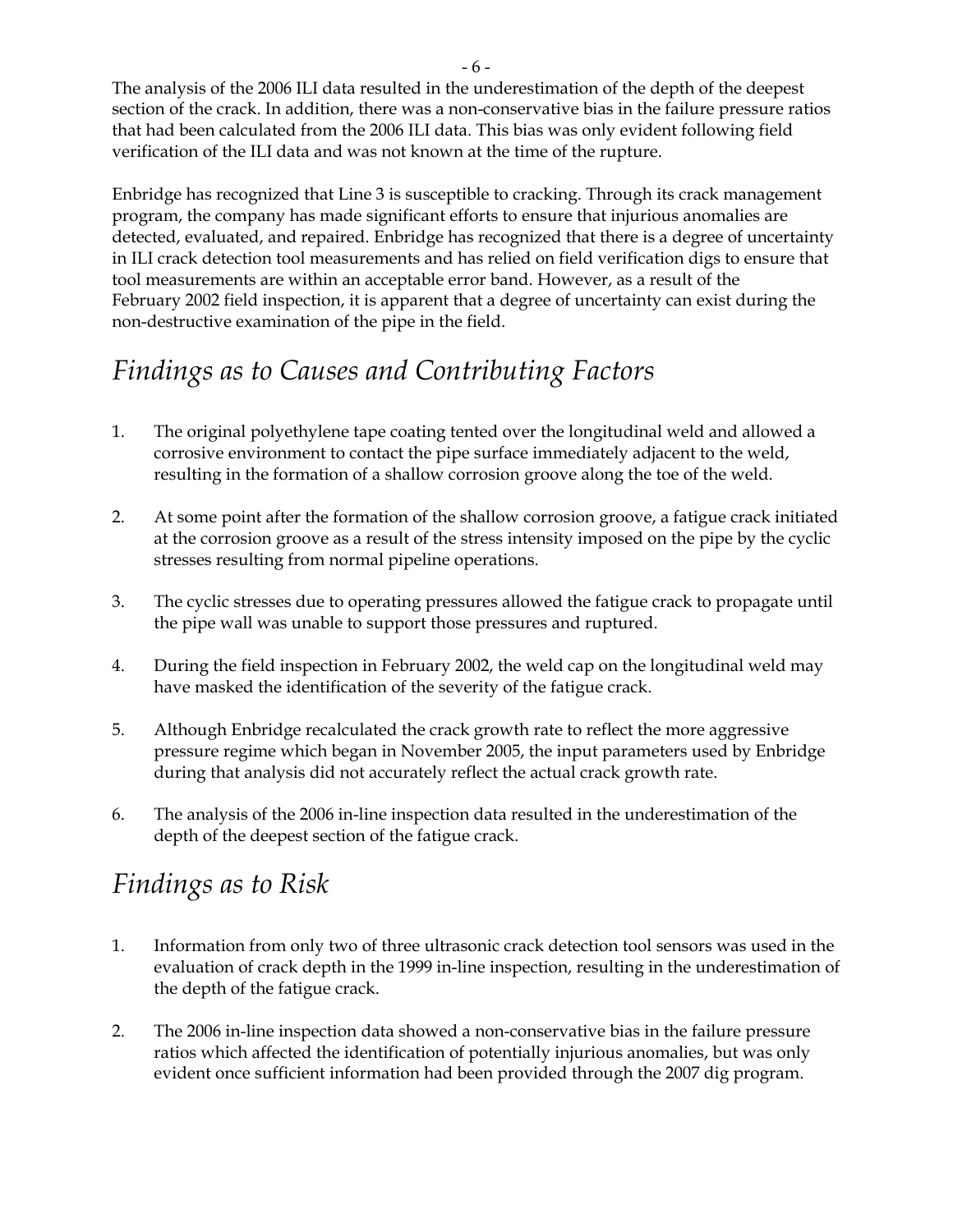- 3. The depth of short, deep sections of cracks may be underestimated during both the analysis of in-line inspection data and the non-destructive examination of the pipe in the field which would affect the identification of cracks requiring repair.
- 4. When input parameters for the modelling of crack growth rates do not reflect probabilities and tolerances associated with the detection and sizing capabilities of ILI ultrasonic crack detection tools as well as actual pipe conditions, actual crack growth rates may exceed estimated values.

# *Safety Action Taken*

Following this rupture, Enbridge has:

- implemented an 80 per cent pressure restriction on the discharge pressures at Regina, Odessa, Glenavon, and Langbank pump stations and agreed to maintain this restriction until Line 3 has been inspected for cracking and a repair program has been completed;
- completed piping changes at Cromer terminal to reduce the number of pressure cycles that occurred upstream of Cromer;
- conducted full-scale, pressured-pipe fatigue tests on pipe which contained crack defects similar to the fatigue crack that failed in April 2007 and was cut out from Line 3 to better estimate parameters used in its crack growth model;
- commissioned a study to establish a method for selecting a conservative initial crack depth from in-line inspection data, taking into consideration the uncertainty associated with the data;
- re-analyzed the 2006 in-line inspection data and identified an additional 96 features to be included with the 2008 dig program to account for the non-conservative bias in the data; and
- made several changes to its Line 3 crack management program, including: a revised schedule of in-line inspection; revisions to fatigue analysis procedures, modifications to crack repair criteria, changes to field inspection and repair activities, improvements to pressure cycle monitoring activities, and continued support for in-line inspection crack tool developments.

Prior to the rupture on 15 April 2007, the National Energy Board was developing a plan to audit the integrity management program for Enbridge's facilities. Following the rupture, the National Energy Board expanded the scope of the audit to include the integrity management program for the entire Enbridge pipeline system within Canada.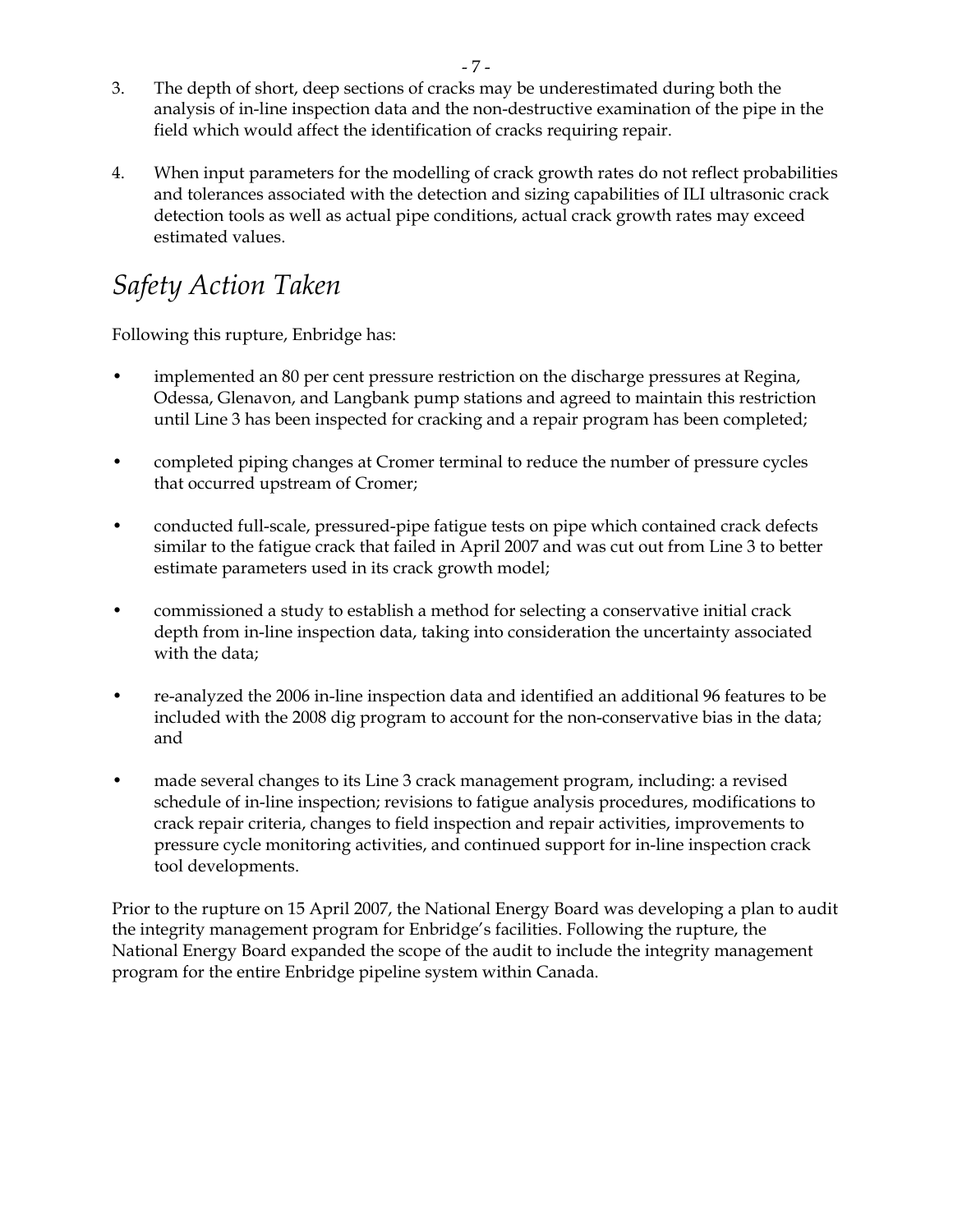*This report concludes the Transportation Safety Board's investigation into this occurrence. Consequently, the Board authorized the release of this report on 16 July 2008.* 

*Visit the Transportation Safety Board's Web site (www.tsb.gc.ca) for information about the Transportation Safety Board and its products and services. There you will also find links to other safety organizations and related sites.*